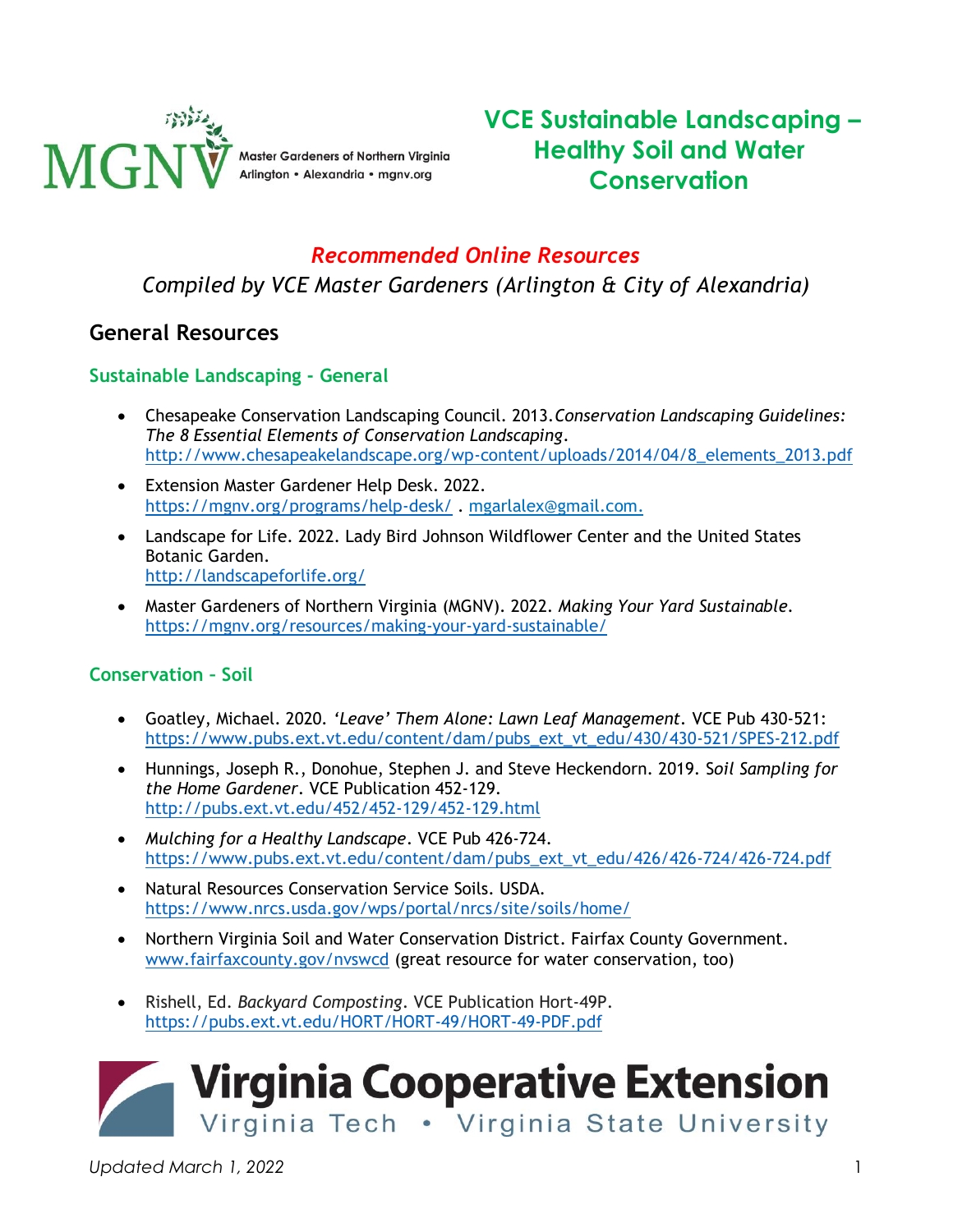

# **VCE Sustainable Landscaping – Healthy Soil and Water Conservation**

- Sherman, Rhonda. 2021. *Vermicomposting.* NC State Extension. <https://composting.ces.ncsu.edu/vermicomposting-2/>
- *Soil Sample Information Sheet for Home Lawns, Gardens, Fruits, and Ornamentals*. 2021. VCE Publication 452-125. [https://www.pubs.ext.vt.edu/content/dam/pubs\\_ext\\_vt\\_edu/452/452-125/SPES-322.pdf](https://www.pubs.ext.vt.edu/content/dam/pubs_ext_vt_edu/452/452-125/SPES-322.pdf)

#### **Conservation – Water**

- City of Alexandria. *Stormwater and Your Water: How Landscaping Affects the Bay.* <https://www.alexandriava.gov/tes/gbrc/default.aspx?id=48292>
- *Drip Irrigation.* 2022. UC Master Gardner Program of Sonoma County. [http://sonomamg.ucanr.edu/Drip\\_Irrigation/](http://sonomamg.ucanr.edu/Drip_Irrigation/)
- Ling, Erin and Brian Benham. 2019. *Greywater Reuse*. VCE Pub BSE-114. [https://www.pubs.ext.vt.edu/content/dam/pubs\\_ext\\_vt\\_edu/BSE/BSE-114/BSE-267.pdf](https://www.pubs.ext.vt.edu/content/dam/pubs_ext_vt_edu/BSE/BSE-114/BSE-267.pdf)
- Northern Virginia Soil and Water Conservation District. *Stop Erosion – Solving Drainage and Erosion Problems*. [https://www.fairfaxcounty.gov/soil-water-conservation/drainage-problem-protect-eroding](https://www.fairfaxcounty.gov/soil-water-conservation/drainage-problem-protect-eroding-land)[land.](https://www.fairfaxcounty.gov/soil-water-conservation/drainage-problem-protect-eroding-land)
- *Stormwater at Home*. 2022. Arlington County Virginia. <https://environment.arlingtonva.us/stormwaterwise/>
- *Take the Tuna Can Test!* Slow the Flow Program. City of Spokane, Washington. <https://static.spokanecity.org/documents/publicworks/water/tuna-can-test.pdf>
- *Water Wisely: Start in your own backyard*. 2020. University of Minnesota Extension. <https://extension.umn.edu/how/water-wisely-start-your-own-backyard>
- *Watering Trees and Shrubs*. The Morton Arboretum. [http://www.mortonarb.org/trees-plants/tree-and-plant-advice/horticulture-care/watering](http://www.mortonarb.org/trees-plants/tree-and-plant-advice/horticulture-care/watering-trees-and-shrubs)[trees-and-shrubs](http://www.mortonarb.org/trees-plants/tree-and-plant-advice/horticulture-care/watering-trees-and-shrubs)



*Updated March 1, 2022* 2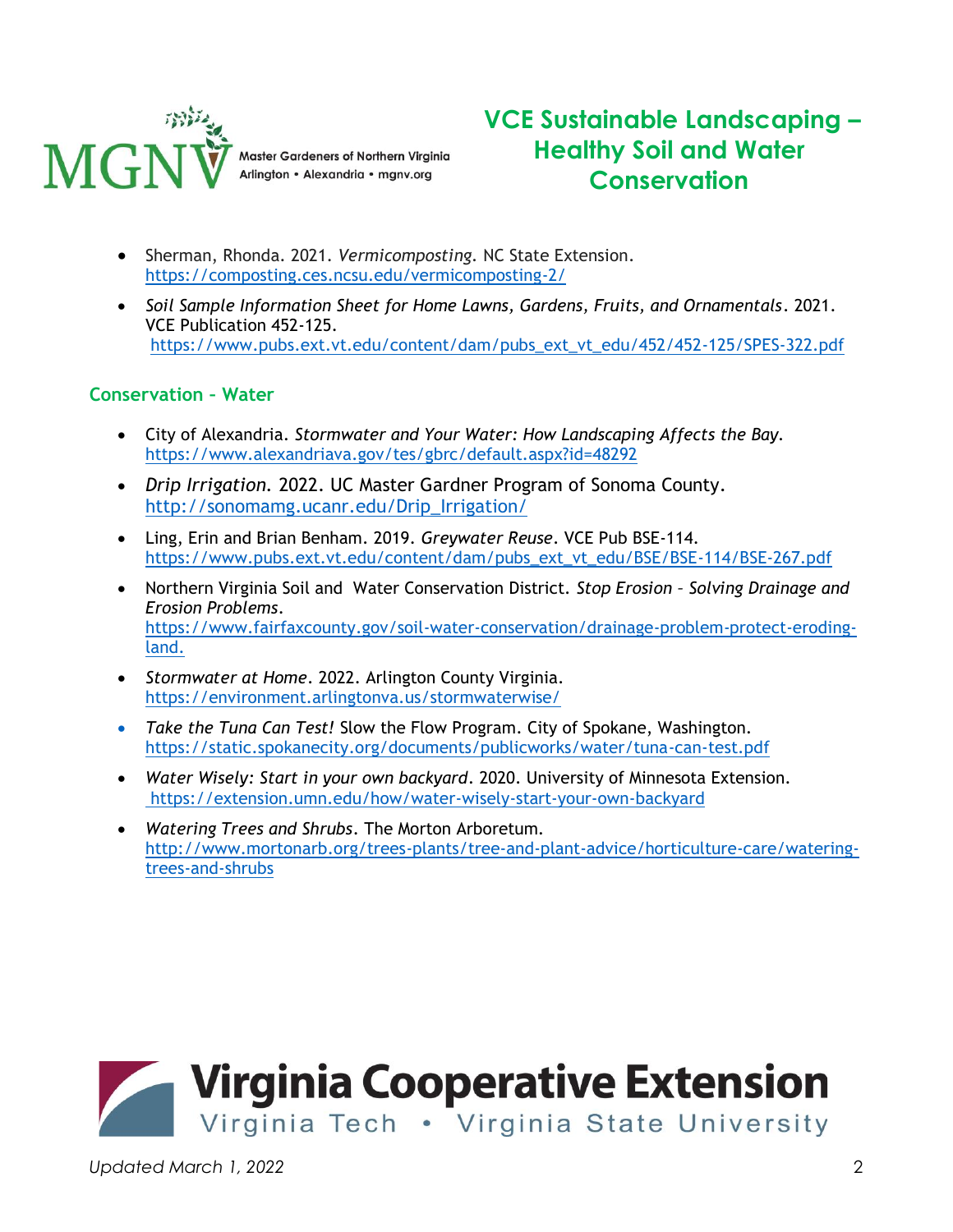

# **VCE Sustainable Landscaping – Healthy Soil and Water Conservation**

#### **Native Plants for the Mid-Atlantic Region**

- Adkins Arboretum and the Critical Area Commission for the Chesapeake and Atlantic Coastal Bays. 2012. *Green Book of the (Chesapeake Bay Watershed) Buffer*. Maryland Department of Natural Resources. [https://dnr.maryland.gov/criticalarea/Documents/GreenBook\\_Buffer.pdf](https://dnr.maryland.gov/criticalarea/Documents/GreenBook_Buffer.pdf)
- *Best Bets: Plants for Particular Uses*. 2022. Master Gardeners of Northern Virginia. <https://mgnv.org/plants/best-bets/>
- *Guide to Native Plants for Northern Virginia*, Plant NOVA Natives Campaign: <https://www.plantnovanatives.org/quick-start-guide>
- *Native Plants for Wildlife Habitat and Conservation Landscaping.* 2003. Chesapeake Bay Watershed. United States Fish and Wildlife Service. [https://www.fws.gov/chesapeakebay/pdf/NativePlantsforWildlifeHabitatandConservationLa](https://www.fws.gov/chesapeakebay/pdf/NativePlantsforWildlifeHabitatandConservationLandscaping.pdf) [ndscaping.pdf%20](https://www.fws.gov/chesapeakebay/pdf/NativePlantsforWildlifeHabitatandConservationLandscaping.pdf)
- *Tried/True Native Plant Selections for the Mid-Atlantic*. Master Gardeners of Northern Virginia. <https://mgnv.org/native-plants/>

#### **Native Plant Finders**

- Chesapeake Bay Native Plant Center. 2016. United States Fish and Wildlife Service. <https://www.nativeplantcenter.net/>
- Missouri Botanical Garden: <http://www.missouribotanicalgarden.org/plantfinder/plantfindersearch.aspx>
- National Wildlife Federation Plant Finder. <http://www.nwf.org/NativePlantFinder/Plants>
- *Native Plants for Conservation, Restoration and Landscaping. 2011*. Native Plants for Conservation, Restoration and Landscaping Project. Virginia Department of Conservation and Recreation. <http://www.dcr.virginia.gov/natural-heritage/nativeplants>
- Native Plants of North America Plant Database*.* 2022*.* Lady Bird Johnson Wildflower Center. The University of Texas at Austin. <https://www.wildflower.org/plants/>

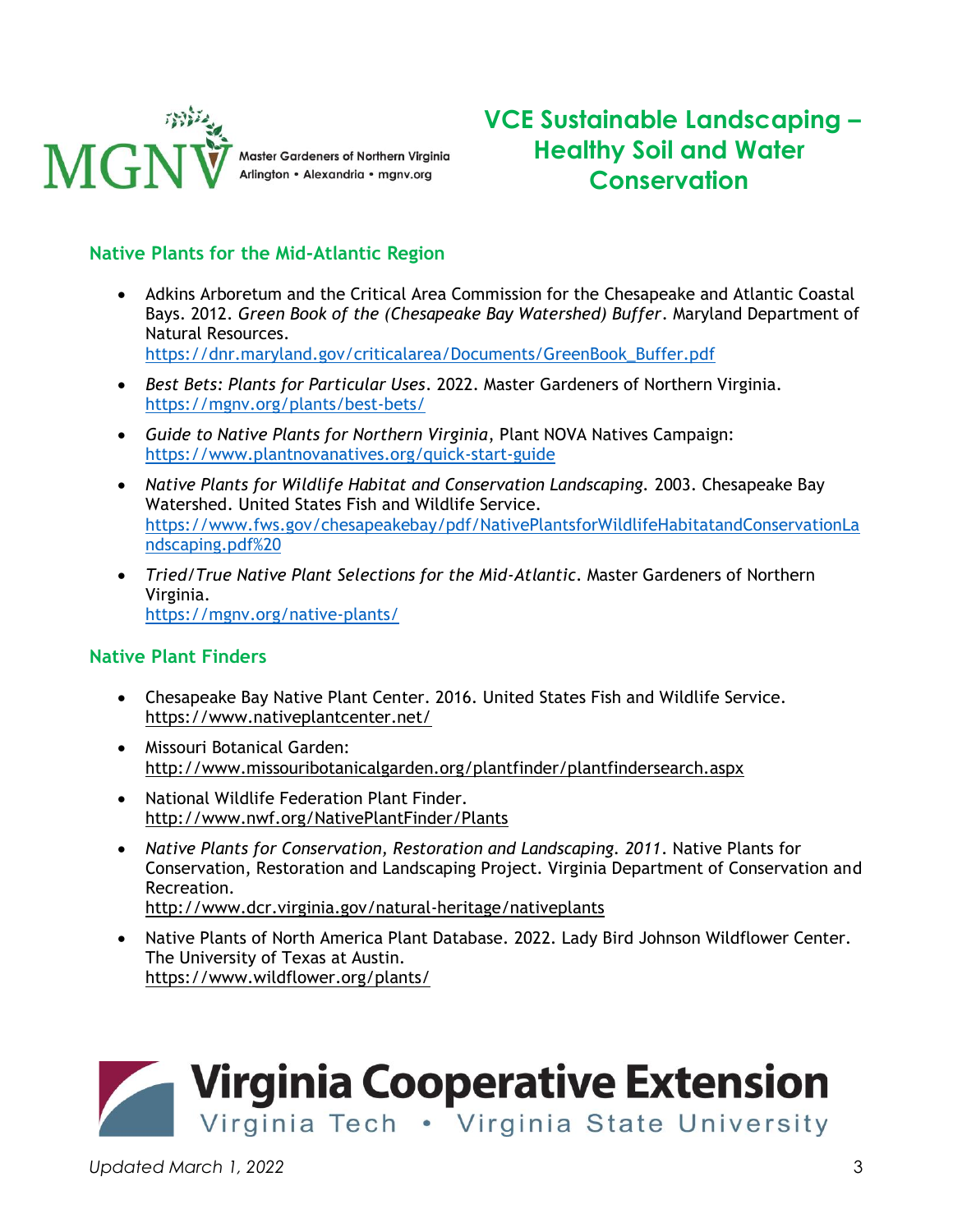

**VCE Sustainable Landscaping – Healthy Soil and Water Conservation**

### **Rain Gardens**

- "Rain Gardens" from *Homeowner Guide to a More Bay Friendly Gardens*. 2013. [http://chesapeakestormwater.net/wp-content/uploads/downloads/2013/11/3.-Section-4.1-](http://chesapeakestormwater.net/wp-content/uploads/downloads/2013/11/3.-Section-4.1-Rain-Gardens-w-Appendices.pdf) [Rain-Gardens-w-Appendices.pdf](http://chesapeakestormwater.net/wp-content/uploads/downloads/2013/11/3.-Section-4.1-Rain-Gardens-w-Appendices.pdf)
- "Seven Myths About Rain Gardens." Northern Virginia Soil and Water Conservation District. <https://www.fairfaxcounty.gov/soil-water-conservation/rain-garden-myths/>
- *How to Build a Raingarden Webinar*. Northern Virginia Regional Commission. [https://www.youtube.com/watch?v=\\_o6gkYLDjnI&feature=youtu.be](https://www.youtube.com/watch?v=_o6gkYLDjnI&feature=youtu.be)
- *Rain Garden Design and Construction: A Northern Virginia Homeowner's Guide*. 2009. Fairfax County. [https://www.fairfaxcounty.gov/soil-water-conservation/sites/soil-water](https://www.fairfaxcounty.gov/soil-water-conservation/sites/soil-water-conservation/files/assets/documents/raingardenbk.pdf)[conservation/files/assets/documents/raingardenbk.pdf](https://www.fairfaxcounty.gov/soil-water-conservation/sites/soil-water-conservation/files/assets/documents/raingardenbk.pdf)
- *Rain Garden Fact Sheet*. Chesapeake Bay Trust. [https://cbtrust.org/wp-content/uploads/Fact-Sheet-and-Guidelines\\_Rain-](https://cbtrust.org/wp-content/uploads/Fact-Sheet-and-Guidelines_Rain-Garden_042120.pdf)[Garden\\_042120.pdf](https://cbtrust.org/wp-content/uploads/Fact-Sheet-and-Guidelines_Rain-Garden_042120.pdf)
- *Rain Garden Plants*. VCE Urban Water Quality Management Pub 426-043. [https://www.pubs.ext.vt.edu/content/dam/pubs\\_ext\\_vt\\_edu/426/426-043/SPES-57.pdf](https://www.pubs.ext.vt.edu/content/dam/pubs_ext_vt_edu/426/426-043/SPES-57.pdf)
- StormwaterWise Landscapes: Rain Garden Specifications. 2019. Arlington County, Virginia. [https://arlingtonva.s3.dualstack.us-east-1.amazonaws.com/wp](https://arlingtonva.s3.dualstack.us-east-1.amazonaws.com/wp-content/uploads/sites/13/2016/05/Rain-Garden-Spec-FINAL.pdf)[content/uploads/sites/13/2016/05/Rain-Garden-Spec-FINAL.pdf](https://arlingtonva.s3.dualstack.us-east-1.amazonaws.com/wp-content/uploads/sites/13/2016/05/Rain-Garden-Spec-FINAL.pdf)

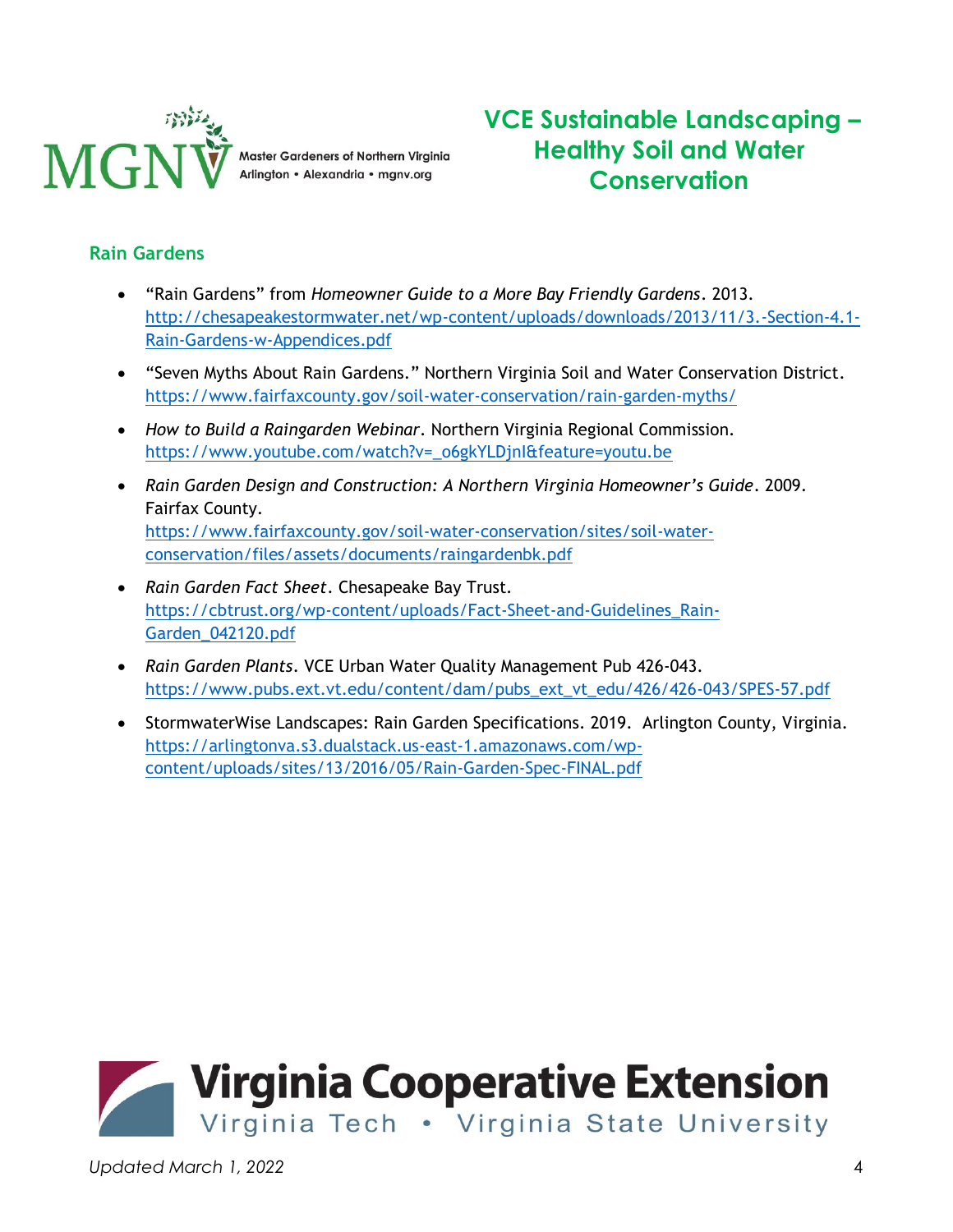

# **VCE Sustainable Landscaping – Healthy Soil and Water Conservation**

## **Some Plant Suggestions**

| <b>Wet Spaces</b>                                                | <b>Dry Spaces</b>                                                         |
|------------------------------------------------------------------|---------------------------------------------------------------------------|
| Sweet Bay Magnolia (Magnolia virginiana)                         | White Fringetree (Chionanthus virginicus)                                 |
| Winterberry Holly (Ilex verticillata)                            | Gray Dogwood (Cornus racemose)                                            |
| Ostrich Fern (Matteuccia struthiopteris)                         | New Jersey Tea (Ceanothus americanus)                                     |
| Switch Grass (Panicum virgatum)                                  | Little Bluestem (Schizachyrium scoparium)                                 |
| White Turtle Head (Chelone glabra)                               | Prickly Pear (Opuntia humifusa)                                           |
| Blue or Common Verbena (Verbena hastata)                         | False Blue Indigo (Baptisia australis)                                    |
| Swamp Milkweed (Asclepias incarnata)                             | Blue-stemmed or Wreath Goldenrod (Solidago<br>caesia)                     |
| Common Blue Violet (Viola sororia)                               | Wild, Woodland, or Three-leaved Stonecrop<br>(Sedum ternatum)             |
| Orange or Spotted Jewelweed (Impatiens                           |                                                                           |
| capensis)                                                        |                                                                           |
| <b>Rain Gardens</b>                                              |                                                                           |
| Three-nerved (Coastal Plain) Joe-pye-weed<br>(Eupatorium dubium) | Purple Coneflower (Echinacea purpurea)                                    |
| New York Ironweed (Vernonia novaboracensis)                      | <b>Threadleaf Coreopsis, Whorled Tickseed</b><br>(Coreopsis verticillata) |
| Cardinal Flower (Lobelia cardinalis)                             | Butterfly Weed (Asclepias tuberosa)                                       |
| Swamp Milkweed (Asclepias incarnata)                             | Indian Grass (Sorghastrum nutans)                                         |
| Virginia or Southern Blue Flag (Iris virginica)                  |                                                                           |
| Scarlet Beebalm, Oswego Tea (Monarda didyma)                     |                                                                           |